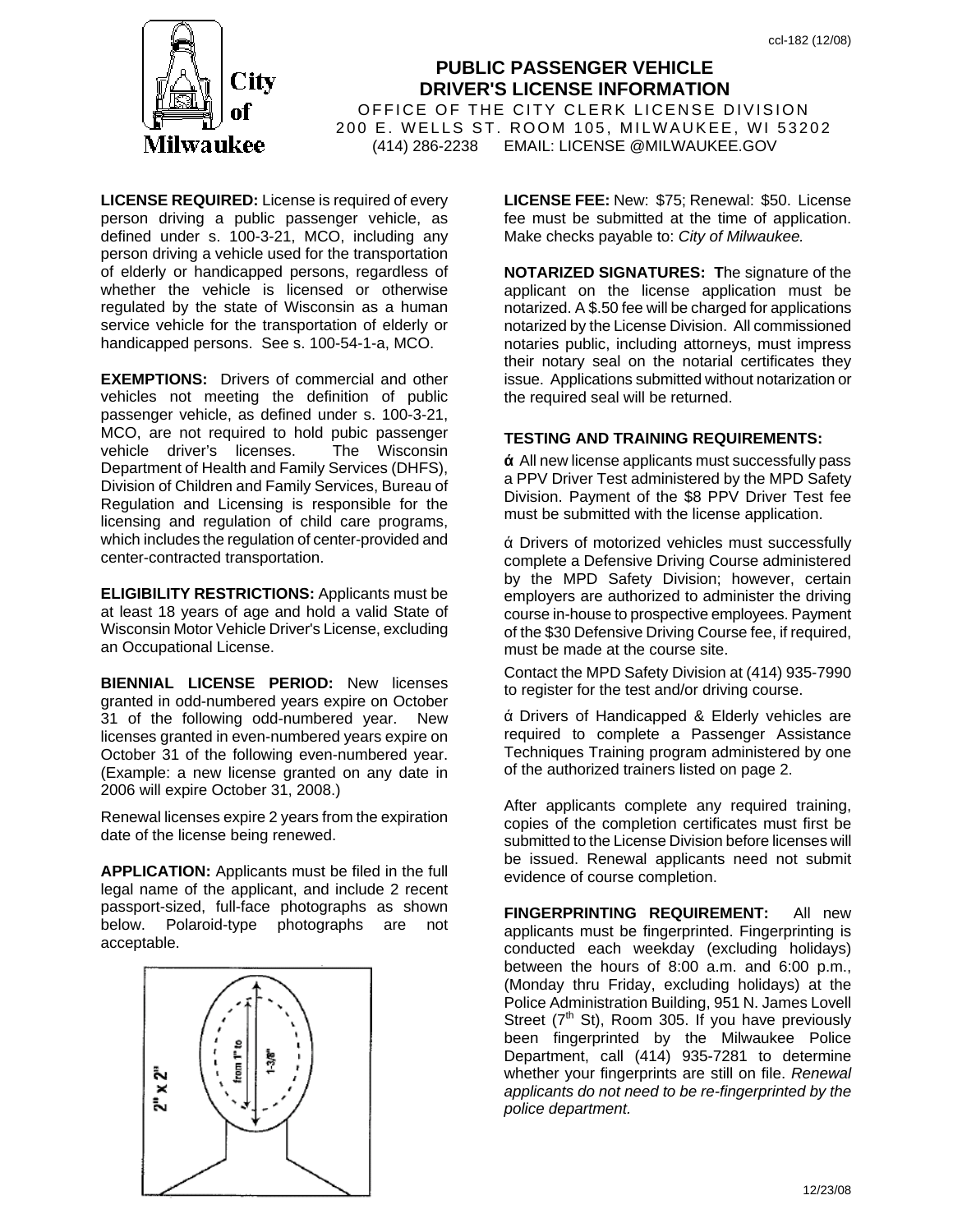**BACKGROUND INVESTIGATION, ISSUANCE:**  The Milwaukee Police Department (MPD) conducts background investigations of all applicants and files reports of its findings with the License Division.

If the MPD does not object to the issuance of a license, and provided the applicant has satisfied all other training and testing requirements, then the license will be issued and mailed to the home address of the applicant.

If the MPD objects to the issuance of a license based on its findings, then the applicant will be scheduled for a hearing before the Public Safety Committee, which makes a recommendation to the Common Council on whether to grant the license. If a hearing is required, the application process can take up to 6 weeks. Please not that no meetings are held during the entire month of August.

**LICENSE DISQUALIFICATION:** If the Common Council denies an application for a license based on the MPD report, then the applicant is disqualified from reapplying for the license for a period of 12 months from the date of denial.

**REFUND OF LICENSE FEE:** If an application is withdrawn or denied, applicants are eligible for a refund less a \$25 administrative fee. Requests for refunds must be made no later than one year from the date of withdrawal or denial of the application. If a license is not issued, the refund must be requested no later than one year from the date of application.

Ordinances regulating Public Passenger Vehicle Drivers are located in s. 100-54, Milwaukee Code of Ordinances, and may be viewed online at http://www.milwaukee.gov/ordinances

## **List of Authorized Passenger Assistance Techniques Trainers.**

Angel Acevedo Bell Therapy Day One 4065 N.  $35^{th}$  St. Milwaukee, WI 53216 414-445-2112 414-445-5995 (FAX) Expires: July 2010

Vincent Jackson Community Care Org. 1555 S. Layton Blvd. Milwaukee, WI 53215 414-385-6610 Ext. 343 414-944-0000 (FAX) vjackson@cco-cce.com Expires: July 2010

Steven Tipton Able Access Transportation, LLC 4455 W. Bradley Rd., Ste 206 Brown Deer, WI 53223 414-354-5800 Expires: June 2010

Larry Curie 3353 N. 49<sup>th</sup> St. Milwaukee, WI 53216 414-442-6559 414-286-8938 Expires: June 2009

Judy Grenz Safety Manager Laidlaw Transit 4524 S.  $13^{th}$  St. Milwaukee, WI 53221 414-847-2743 414-817-9865 (FAX) Expires: June 2010

Blaine Hampton Sr. Driver & Road Instructor Transit Express 424 W. Cherry St. Milwaukee, WI 53212 414-264-7433 Ext. 237 414-264-7460 (FAX) Expires: June 2009

Robb Slawski 2651 N. 88th Street Wauwatosa, WI 53226 414-476-0376 Expires: June 2010

Rosie Littlebird Sr. Driver & Road Instructor Transit Express 424 W. Cherry St. Milwaukee, WI 53212 414-264-7433 Ext. 237 414-264-7460 (FAX) Expires: June 2009

Linn Nelson Sr. Driver & Road Instructor Transit Express 424 W. Cherry St. Milwaukee, WI 53212 414-264-7433 Ext. 237 414-264-7460 (FAX) Expires: June 2009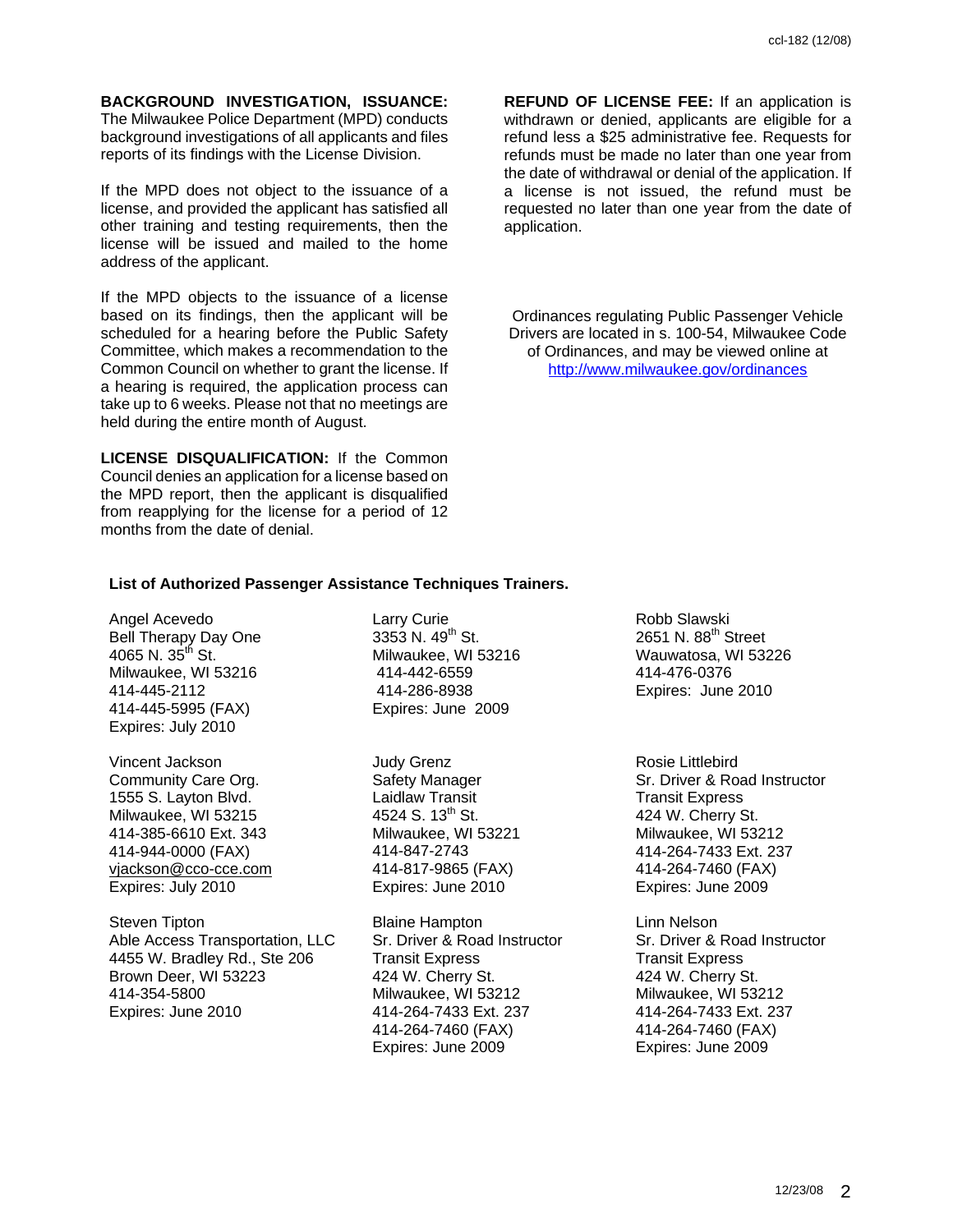

## **PUBLIC PASSENGER VEHICLE DRIVER'S LICENSE APPLICATION**

OFFICE OF THE CITY CLERK LICENSE DIVISION 200 E. WELLS ST. ROOM 105, MILWAUKEE, WI 53202 (414) 286-2238 E-MAIL ADDRESS: LICENSE@MILWAUKEE.GOV

Any incomplete application or application submitted without the required \$75 fee, signature notarization or photographs will be returned. Make checks payable to: *City of Milwaukee*.

| List full legal name as listed on State of Wisconsin Driver's license.                                                             |         |                       |                |  |                                       |                 |  |              |                        |  |
|------------------------------------------------------------------------------------------------------------------------------------|---------|-----------------------|----------------|--|---------------------------------------|-----------------|--|--------------|------------------------|--|
| <b>First Name</b>                                                                                                                  |         | <b>Middle Initial</b> | Last Name      |  |                                       |                 |  |              | Suffix (Jr. Sr., etc.) |  |
| List any other names by which you have been known on official records:                                                             |         |                       |                |  |                                       |                 |  |              |                        |  |
| Wisconsin Driver's License Number:                                                                                                 |         |                       |                |  |                                       |                 |  |              |                        |  |
| Home Address:                                                                                                                      |         |                       |                |  |                                       |                 |  |              | Apt. #                 |  |
| City                                                                                                                               |         |                       |                |  |                                       |                 |  | <b>State</b> | Zip Code               |  |
| Mailing Address (if different from above):                                                                                         |         |                       |                |  |                                       |                 |  |              |                        |  |
| Home<br>$\overline{(}$<br>Phone #                                                                                                  |         |                       | Date of Birth: |  |                                       | Place of Birth: |  |              |                        |  |
| Height:                                                                                                                            | Weight: |                       | Hair Color:    |  | Eye Color:<br>Complexion:             |                 |  |              |                        |  |
| List any prominent scars, marks, or tattoos on face, hands, or arms:                                                               |         |                       |                |  |                                       |                 |  |              |                        |  |
| Do you wear corrective lenses? Yes $\Box$                                                                                          |         | $No \Box$             |                |  | <b>Marital Status:</b>                |                 |  |              |                        |  |
| Single, Widowed or Divorced<br>Married<br>Are you hearing impaired?<br>Yes $\Box$<br>No                                            |         |                       |                |  |                                       |                 |  |              |                        |  |
| List any physical defects:                                                                                                         |         |                       |                |  |                                       |                 |  |              |                        |  |
|                                                                                                                                    |         |                       |                |  |                                       |                 |  |              |                        |  |
| Have you ever been arrested for any reason? Yes $\Box$<br>No $\Box$ If yes, list date(s), charge(s) and penalties:                 |         |                       |                |  |                                       |                 |  |              |                        |  |
|                                                                                                                                    |         |                       |                |  |                                       |                 |  |              |                        |  |
|                                                                                                                                    |         |                       |                |  |                                       |                 |  |              |                        |  |
|                                                                                                                                    |         |                       |                |  |                                       |                 |  |              |                        |  |
| Has your State of Wisconsin driver's license ever been revoked or suspended? Yes $\Box$ No $\Box$<br>If yes, list<br>$reason(s)$ : |         |                       |                |  |                                       |                 |  |              |                        |  |
|                                                                                                                                    |         |                       |                |  |                                       |                 |  |              |                        |  |
|                                                                                                                                    |         |                       |                |  |                                       |                 |  |              |                        |  |
| Name of Employing Company (if known):                                                                                              |         |                       |                |  |                                       |                 |  |              |                        |  |
| <b>Employer Address:</b>                                                                                                           |         |                       |                |  | Employer Phone #: (<br>$\overline{a}$ |                 |  |              |                        |  |
| New applicants: Have you ever been issued a City of Milwaukee Public Passenger Vehicle Driver's<br>License?<br>Yes<br>No           |         |                       |                |  |                                       |                 |  |              |                        |  |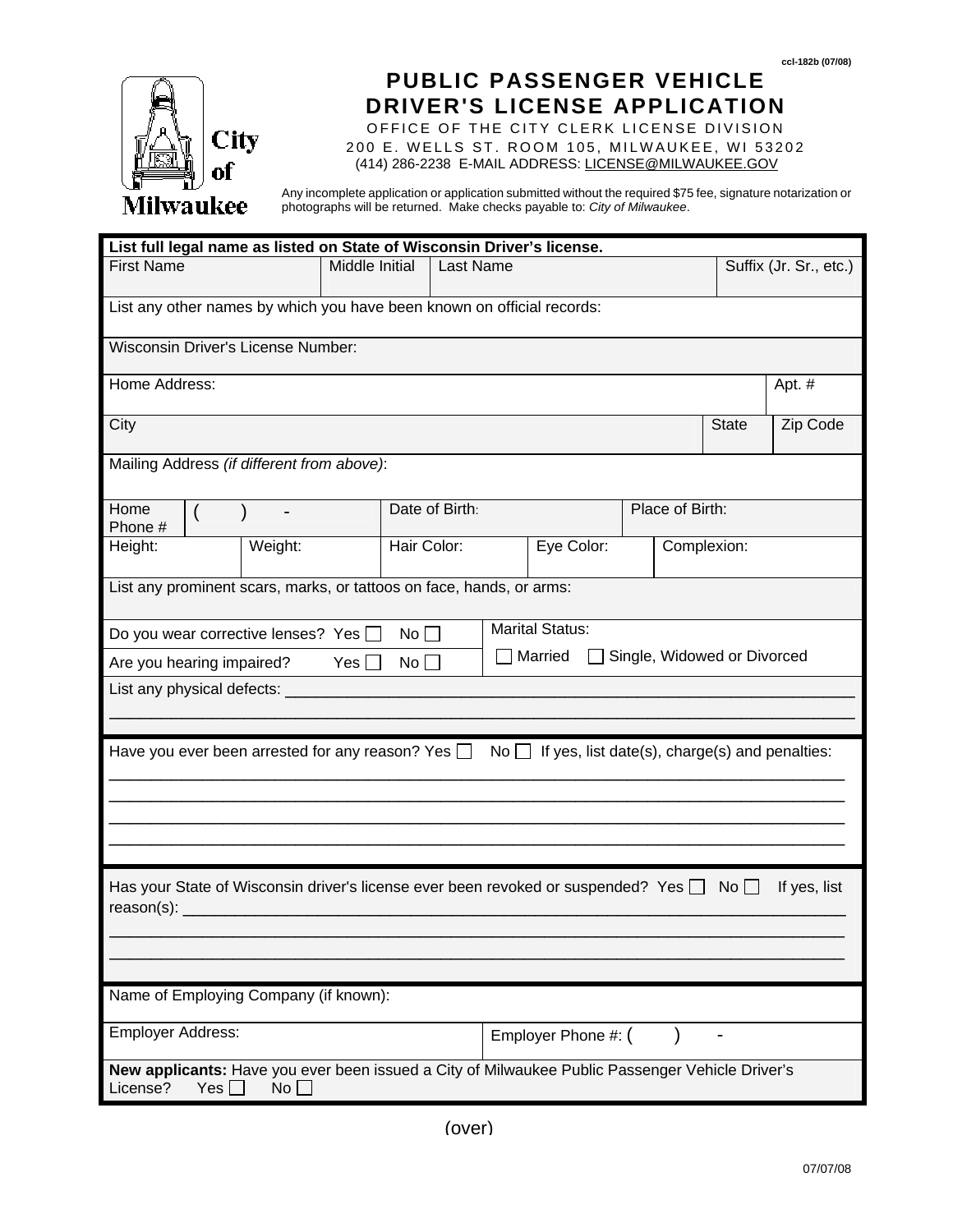| What type of vehicle will you be driving? (Check below all that apply.)<br>NOTE: Course certificates for the required courses below must be provided by the applicant to the License<br>Division prior to issuance of the PPV driver's license.                                                                                                                                                                                                                                                           |                 |                                                                                                                                                                                     |  |  |  |  |  |  |  |
|-----------------------------------------------------------------------------------------------------------------------------------------------------------------------------------------------------------------------------------------------------------------------------------------------------------------------------------------------------------------------------------------------------------------------------------------------------------------------------------------------------------|-----------------|-------------------------------------------------------------------------------------------------------------------------------------------------------------------------------------|--|--|--|--|--|--|--|
| A                                                                                                                                                                                                                                                                                                                                                                                                                                                                                                         |                 | □ Horse & Surrey Livery □ Pedicab<br>Drivers of vehicles in category A are required to complete the PPV test.                                                                       |  |  |  |  |  |  |  |
| Β                                                                                                                                                                                                                                                                                                                                                                                                                                                                                                         |                 | Taxicab<br>Limousine<br>$\Box$ Shuttle Vehicle<br>$\Box$ Motorcycle<br>Drivers of vehicles in category B are required to complete the Defensive Driving Course and PPV Test.        |  |  |  |  |  |  |  |
| C                                                                                                                                                                                                                                                                                                                                                                                                                                                                                                         |                 | Handicapped & Elderly Vehicle<br>Drivers of vehicles in category C are required to complete the Defensive Driving Course, PPV Test and<br>Passenger Assistance Techniques Training. |  |  |  |  |  |  |  |
| I have knowledge of the City ordinances currently regulating the license applied for herein and understand<br>that the license may be subject to suspension, non-renewal or revocation if I violate any rule or regulation<br>relating to public passenger vehicles.<br>The undersigned shall not willfully refuse to provide the services offered under this license, or add charges or<br>require deposits not required of the general public because of race, color, sex, religion, national origin or |                 |                                                                                                                                                                                     |  |  |  |  |  |  |  |
| ancestry, age, handicap, lawful source of income, marital status, sexual orientation, gender identity or<br>expression, familial status or the fact that a person is now or has been a member of the military service, whether<br>dressed in uniform or not.<br>SUBSCRIBED AND SWORN TO BEFORE ME THIS                                                                                                                                                                                                    |                 |                                                                                                                                                                                     |  |  |  |  |  |  |  |
|                                                                                                                                                                                                                                                                                                                                                                                                                                                                                                           |                 | Signature of Applicant                                                                                                                                                              |  |  |  |  |  |  |  |
| Notary Public, State of Wisconsin<br>My commission expires                                                                                                                                                                                                                                                                                                                                                                                                                                                |                 |                                                                                                                                                                                     |  |  |  |  |  |  |  |
|                                                                                                                                                                                                                                                                                                                                                                                                                                                                                                           |                 | _Issued_______________<br>Grant                                                                                                                                                     |  |  |  |  |  |  |  |
|                                                                                                                                                                                                                                                                                                                                                                                                                                                                                                           |                 | Horse & Surrey___________<br>Pedicab____________                                                                                                                                    |  |  |  |  |  |  |  |
|                                                                                                                                                                                                                                                                                                                                                                                                                                                                                                           |                 | Handicapped & Elderly _________                                                                                                                                                     |  |  |  |  |  |  |  |
|                                                                                                                                                                                                                                                                                                                                                                                                                                                                                                           | Office Use Only | Shuttle______________<br>MOT                                                                                                                                                        |  |  |  |  |  |  |  |
|                                                                                                                                                                                                                                                                                                                                                                                                                                                                                                           |                 |                                                                                                                                                                                     |  |  |  |  |  |  |  |